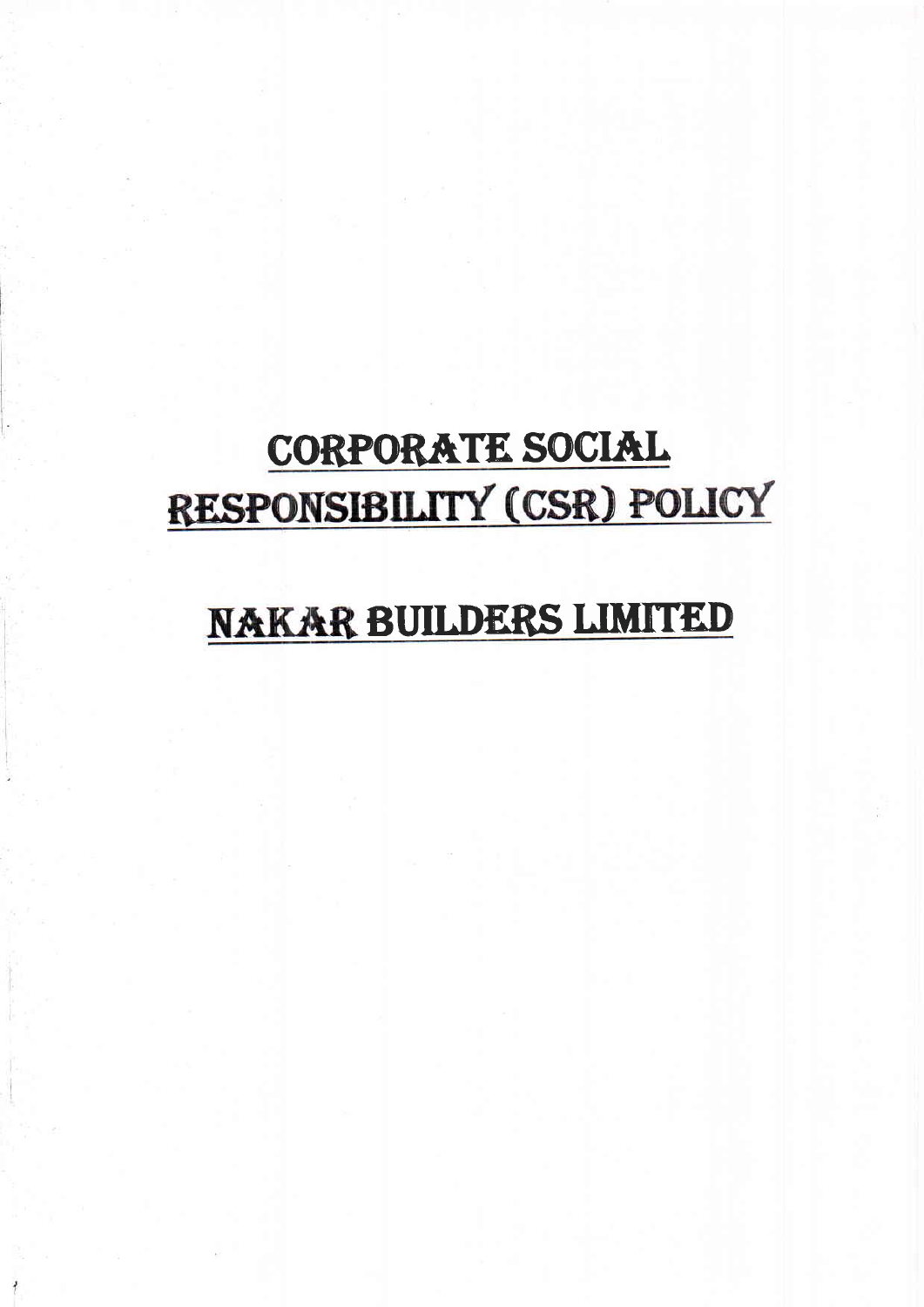This Corporate Social Responsibility Policy ("the CSR Policy") has been framed by Navkar Builders Limited (the Company) in accordance with the Section <sup>1</sup> Schedule VII of the Companies Act, 2013 and CSR Rules issued by the Ministry of Corporate Affairs on February 27, 2014. Unless the context otherwise requires, the definitions mentioned in the notification dated February 27, 2014 and Companies Act 2013, shall apply to this CSR Policy.

#### Company Philosophy for CSR Policy:

Companies Act, 2013 has formally introduced the Corporate Sodial Responsibility to the dash board of the Indian Companies. Navkar Builders Limited is much positive and appreciate the decision taken by the Government of India. Legal framework of CSR is an edge to Corporate Charitable/reformative approach towards the Society to which the Corporate belonging to. By introducing the separate section for CSR in Companies Act, 2013, the Government has given legal recognition to their community development approach.

The management of the Navkar Builders Limited expresses its willingness and support to the CSR concept, its legal framework and shall be abided to it.

#### Corporate Social Responsibility Committee :

The Company has constituted Corporate Social Responsibility Committee ("the Committee") comprising of following Four Directors out of which three Directors are an Independent Director

1. Nileshkumar Patel - Non-Executive - Independent Director, Chaifman

2. Sarjeevan Singh - Non-Executive - Independent Director, Member

3. Bhoomi Shaival Shah - Non-Executive - Independent Director, Nlember

4. Harsh Jitendrakumar Shah - Executive Director, Member

Board of Directors of the Company may re-constitute the Committee, as and when required to do so, by following the sections, sub-sections, rules, regulations, notifications issued or to be issued, from time to time, by the Ministry of Corporate Affairs or the Central Government of India. The Committee shall exercise powers and perform the functions assigned to it by the

Slat<br>1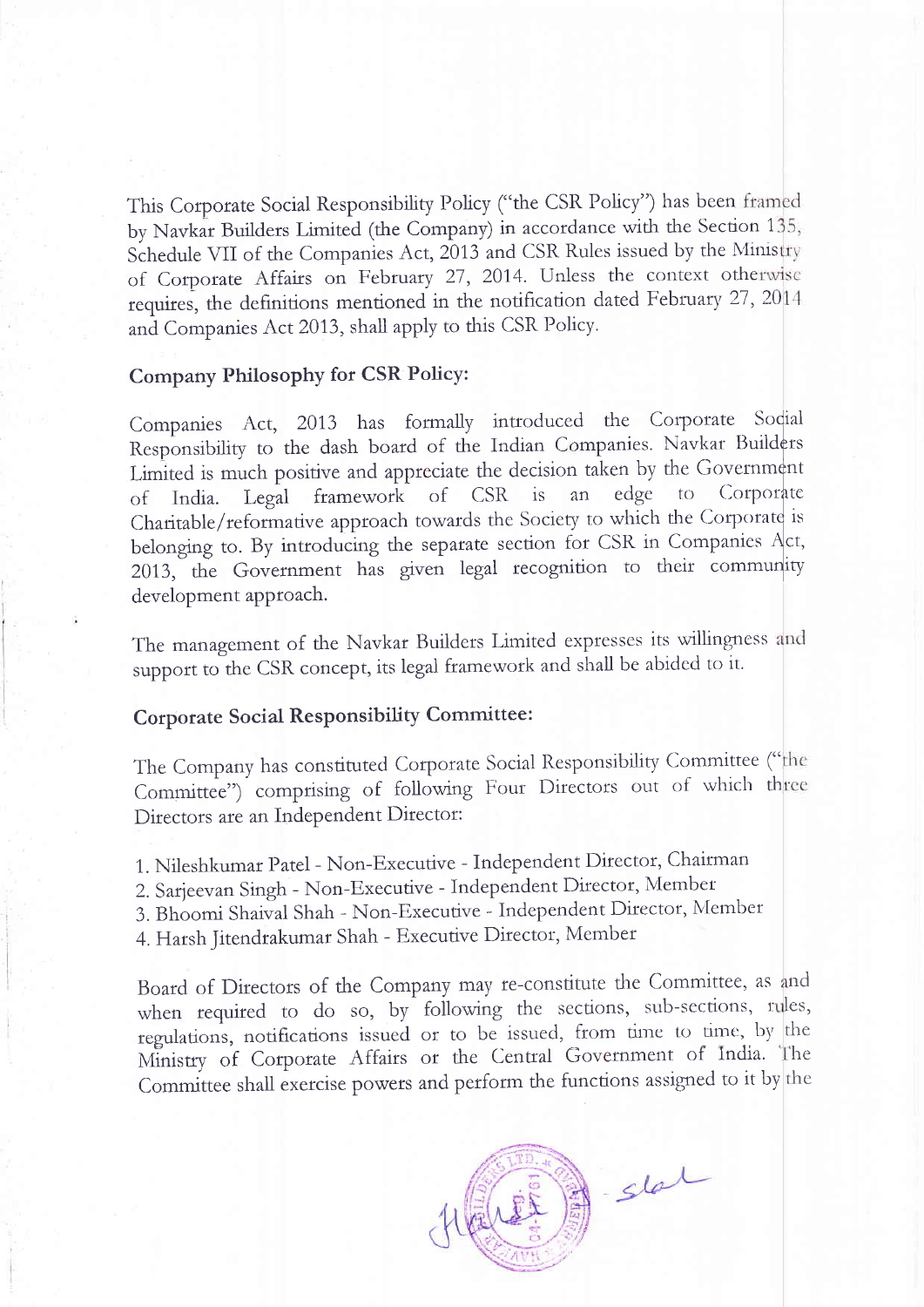Board of Directors of the Company pursuant to section 135 of the Companies Act, 2013 and CSR Rules notified with regard thereto.

#### **CSR Activities:**

Pursuant to Schedule VII of the Companies Act, 2013, the Committee has approved the following activities as "CSR Activities" to be undertake under the CSR policy of the Company. The Board of Directors has reviewed the said activities and express its consent to the Committee to pursue the said activities under CSR policy of the Company under section 135 of the Companies Act, 2014, Schedule VII and other applicable rules, regulations, notifications etc., issued/to be issued from time to time.

**Approved CSR Activities:** 

- 1. Promoting preventive healthcare and sanitation to the public;
- 2. Promoting education, including primary, secondary and higher secondary education, as well as special education and employment enhancing vocation skills especially among children, women, elderly and the differently abled and livelihood enhancement projects;
- 3. Projects, Activities, Programmes relating to conservation of natural resources including renewable energy sources;
- 4. Projects, Activities, Programmes relating to water conservation and maintaining quality of soil, air, and water;
- 5. Promoting Gender equality and empowerment of women;
- 6. Community Health- Innovation projects to meet local needs. Reaching out with basic health care to all (bridging the gap).
- 7. Sustainable livelihood Projects Holding hands of all marginalized group to improve livelihood opportunity, thus improving their quality of life.
- 8. Rural Infrastructure Development- Need based quality infrastructure to improve quality of life.

### Budget for CSR Activity& CSR Expenses:

The Company shall allocate the budget for CSR activities. The minimum budgeted amount for a financial year shall be 2% of the average net profit of three immediate preceding financial years. The Company may allocate more fund/amount than the amount prescribed under section 135 of the Companies

Reg. J. Sler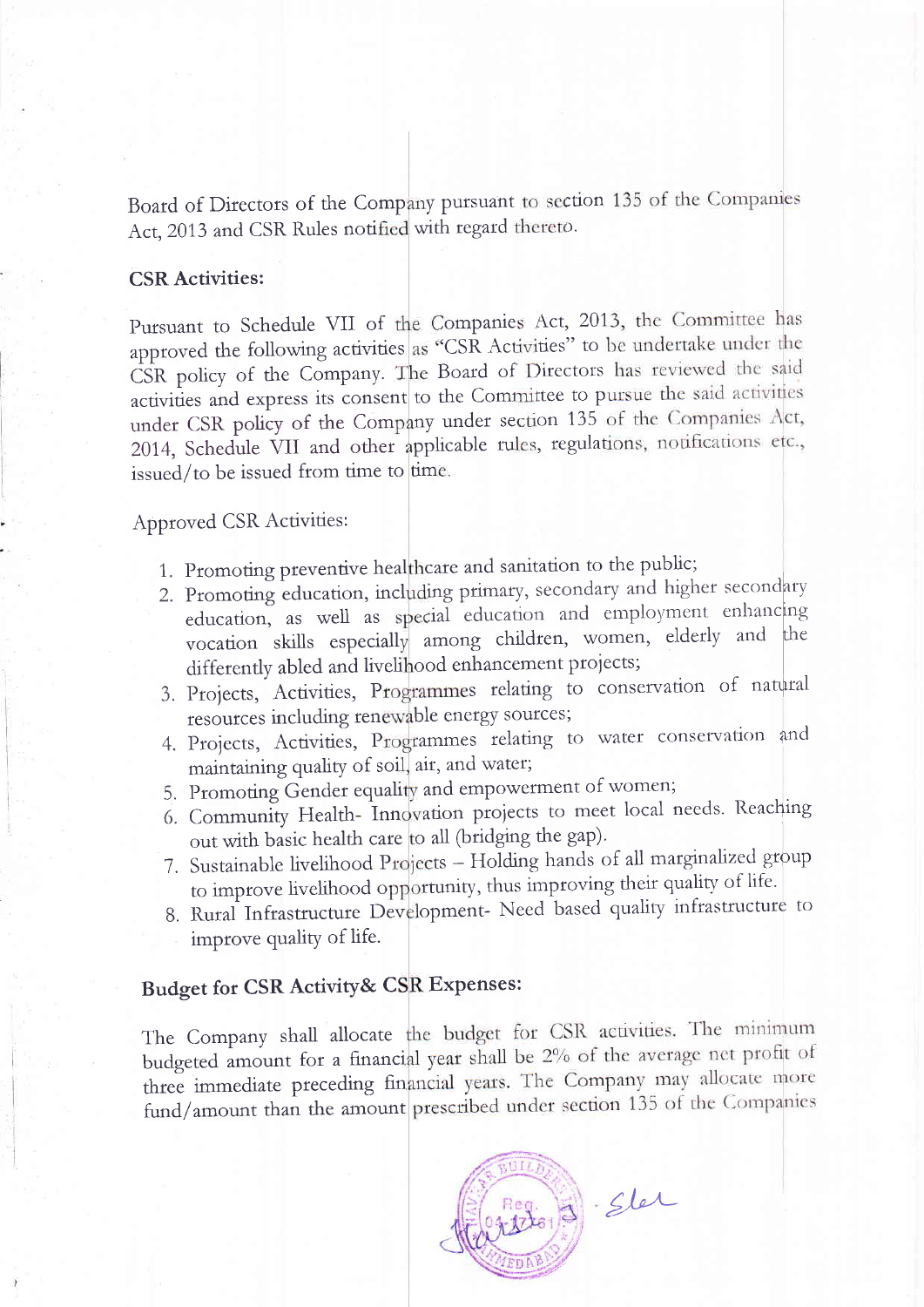Act, 2013, for the CSR activities for any financial year. The Committee shall calculate the total fund for the CSR activities and recommend to the Board for the approval. The Board shall approve the total fund to be utilized for CSR activity for respective financial year.

CSR expenditure shall include all expenditure including contribution to corpus for projects or programs relating to CSR activities approved by the Board on the recommendation of its CSR Committee, but does not include any expenditure on an item not in conformity or not in line with activities which fall within the approved CSR activities.

#### Identification of activities/projects:

Out of approved CSR activities, the Committee shall decide which activity/project should be given priority for the respective financial year. While arriving at the decision of the activity to be undertaken for the respective year, the Committee shall analyse the basic need of the community/ area in which the Organisation operates or at the place where its registered office is situated. The Committee shall record its findings and prioritised the CSR activities.

#### Implementation process:

After prioritizing the activity the Committee shall finalise the detail implementation project/programme, including planning for expenses against the total budget allocated for CSR activities.

#### Organisational Responsibility:

At organisational level fot implementation of agreed CSB activity, the committee may constitute an implementation team or authorised any of the Department of the Company to organize for the implementation of the CSR activity. The team or respective department shall monitor the implementation process from time to time, on behalf of the CSR committee and place a report to the Committee regarding the progress of the activity implementation, on a quarterly basis. The respective department or implementation team would be responsible for reporting of any irregularity to the Committee on immediate basis.